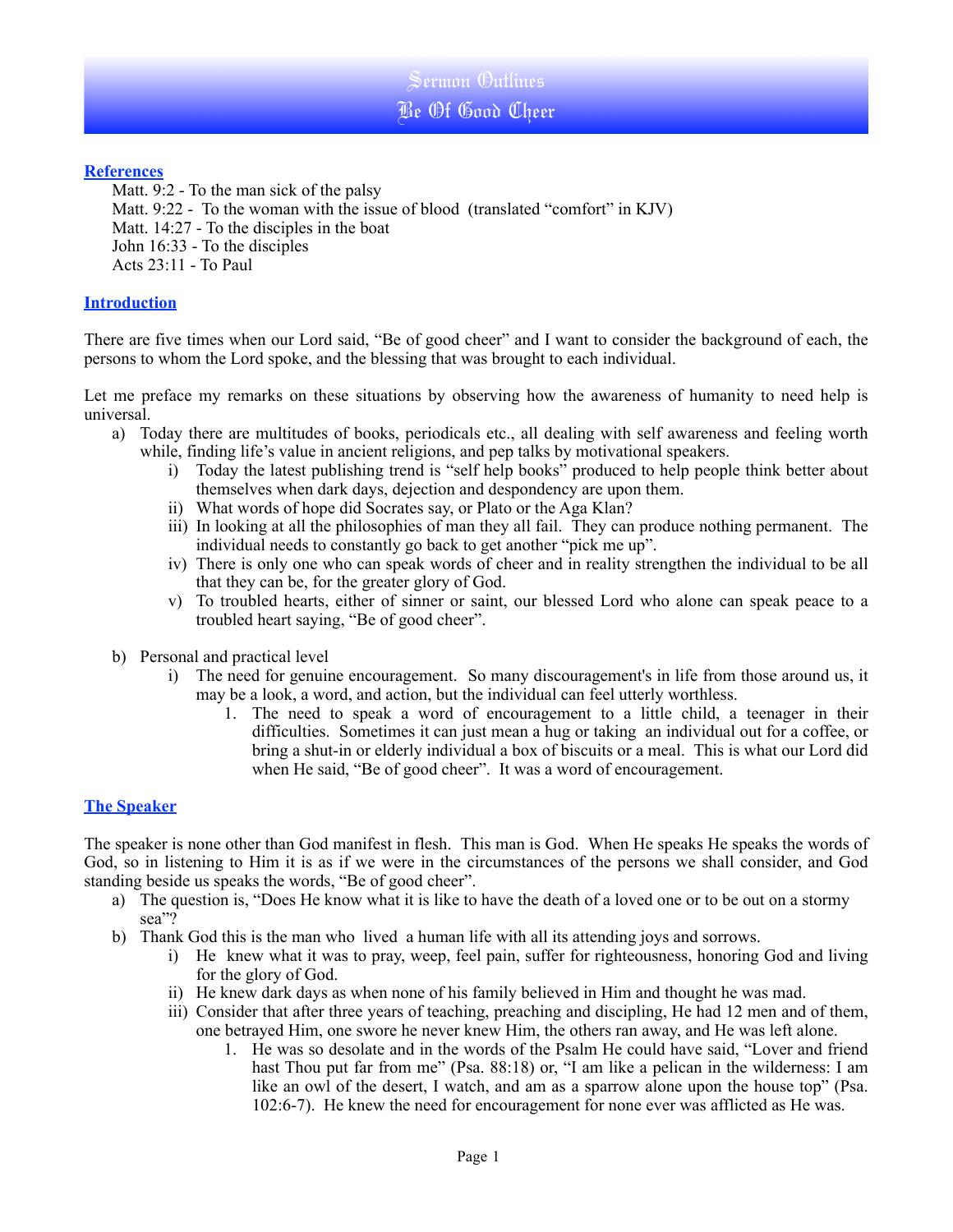# **Those To Whom He Spoke**

In every case except one, the Lord spoke to individuals.

- a) How precious this is, whither individually or a number of disciples in a dark situation, the Lord speaks, "Be of good cheer".
- b) Later Peter will write, "Casting all your care upon Him; for He careth for you" (1 Pet. 5:7).
	- i) The interesting thing is not just the truth conveyed but the fact that the first word "care" is a plural word meaning, "Casting all your cares upon Him". The second word is singular indicating God has only one care, and that is you or I. So the verse can read, "Casting all your cares upon Him; for He had only one care and it is you".
	- ii) Isaiah, who wrote of He who carried our sorrows, also wrote, "He shall feed his flock like a shepherd: he shall gather the lambs with his arm, and carry them in his bosom, and shall gently lead those that are with young" (Isa. 40:11).
	- iii) What about when I am old, then He says, "And even to your old age I am he; and even to hoar hairs will I carry you: I have made, and I will bear; even I will carry, and will deliver you" (Isa. 46:4). The Almighty God, creator of all, speaks peace and encouragement to our hearts. The Lord is saying, "Be of good cheer". With Such a one speaking, how could the individual not be encouraged?
		- 1. He who carried my sins carries me in His arms, the arms outstretched on the cross for my sins are outstretched to me in love, offering comfort.

### **The Unnaturalness of The Situations**

When the Lord spoke it was not just words or a nice little cliche. It was a command of comfort, "Be of good cheer"! Our natural response is, "It's impossible". To Jairus who had just heard heart breaking news when the servant said, "Thy daughter is dead; trouble not the master" (Lk. 8:49), what devastating news for any parent, and in that dark hour the Lord says, "Be of good cheer". If anyone else said it, it would be verging on a wicked mockery, but not the Lord. Consider the disciples being in the boat in the storm tossed sea and drowning appears imminent. In that frightening situation when hearts of a lion melt in fear, the Lord says, "Be of good cheer" (Matt. 14:27). It's not natural to be of good cheer in such dire situations.

a) This outline will consider the first of these lectures dealing with the palsied man.

# **Matt. 9:2 - To The Man Sick of The Palsy**

- 1) Thank God for the times when we do not get what we are expecting.
	- a) The women came to the tomb of the Lord expecting to see the corpse of the Lord lying in a stone cold tomb. However, they did not see that. What they saw was the angels, one at the head and the other at the feet of the place where the body of the Lord had been laid. They never expected to hear the words, "Why seek ye the living among the dead? He is not here, but is risen" (Lk. 24:5, 6). What they did receive was far superior to what they had expected. The Lord always gives us more than we hope for and the same was true of the man sick of the palsy and his friends. In the darkest of hours He can give a light and a hope that is far superior to anything we can expect.
	- b) What did they expect or perhaps hope for was just a shadowy hope for healing? Their desire was for the Lord to release the man from his disease and in giving him health, restore him to a normal life. But would the Lord heal him? That was the question.
- 2) The environment of the miracle.
	- a) Dr. Luke informs his readers that in that house were Pharisees and doctors of the law (Mk. 5:17). There they sat clothed in the robes of religiosity having no time for the man Jesus, and being the hierarchy of spiritual standing, they did not need spiritual healing. Yet it was on this point that Luke makes a very important statement within the context of these religious individuals, "The power of the Lord was present to heal them" (Lk. 5:17).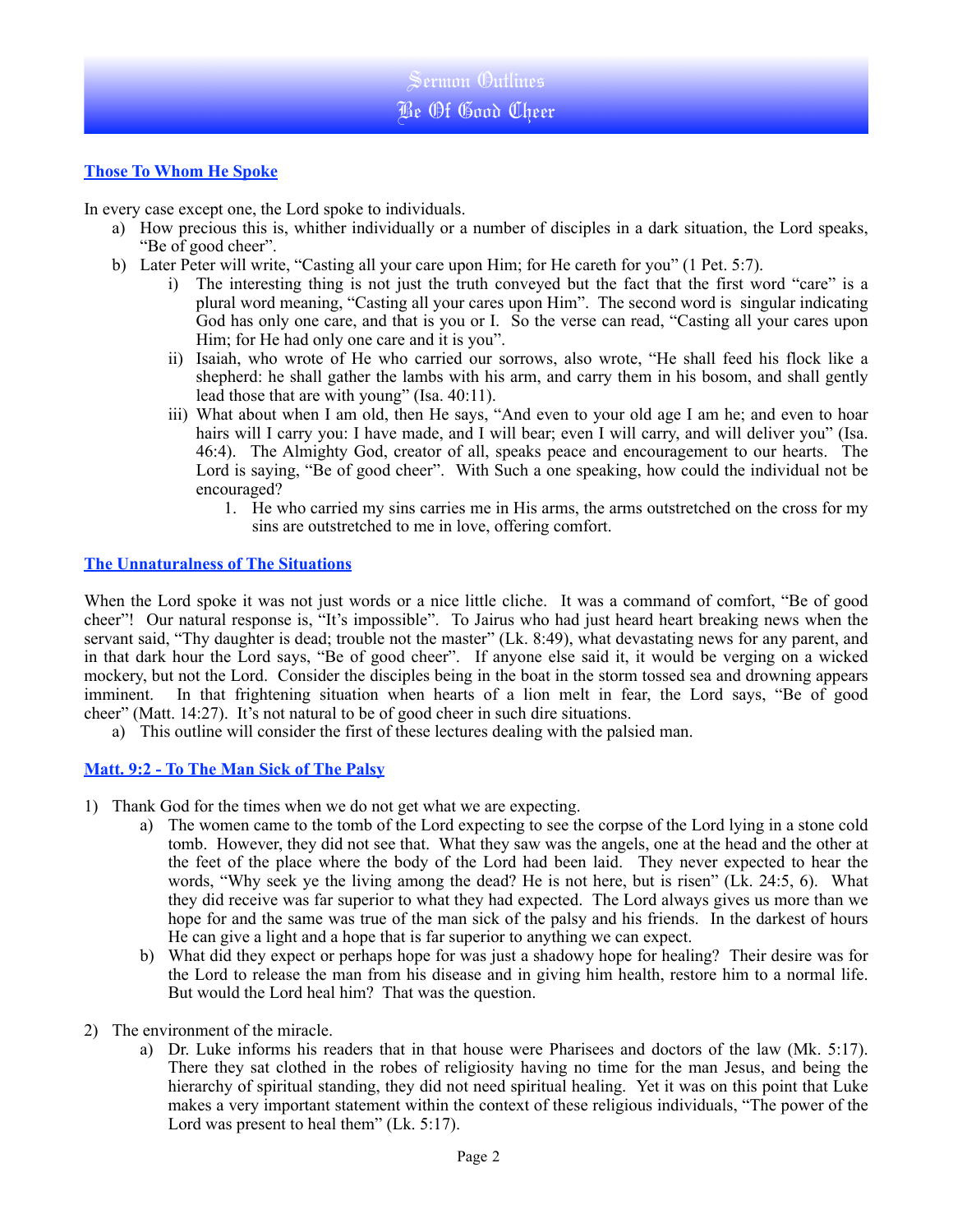

- 3) What the Lord saw contrasted with what the people saw.
	- a) The people in that house suddenly saw a body lying on a bed being let down from the roof.

Sermon Outlines Be Of Good Cheer

- i) They saw four men earnestly concerned about the physical well being of their friend.
- ii) They saw a man unable to do anything to heal himself.
- iii) They saw the religious leaders all standing helpless.
	- 1. Apply in the gospel or ministry
- b) The Lord saw what the people saw, but He also saw more:
	- i) He saw the faith of the men (Lk. 5:20) and the palsied man.
		- 1. They had to believe that the Lord could heal else they would never have brought the man to the Lord. (*It is our responsibility to believe the Lord is willing and able to save every soul of Adam's race and in believing, show it by bringing people to where the gospel is heard or before the Throne of grace in prayer*).
		- 2. The man had to have faith that if the will of the Lord was to heal him, He could heal him. The sinner must believe that Christ is the only one who has the power and it is the will of God to save them.
- c) The Lord saw a deeper need, the man needed his sins forgiven.
	- i) It would appear to me that the man pondered these things for when it came to the reasonings of the Pharisees, the Lord knew what they were thinking (Lk. 5:22). Surely He knew what the man had been musing on.
	- ii) This was the priority of every human being, "forgiveness of sins" not by a man but by God.
	- iii) The Pharisees were completely true in saying, "Who can forgive sins, but God alone?" (Lk. 5:21). They were blindly unaware that the man who spoke these words was God incarnate. He was deity.
- d) The posed question.
	- i) The Lord asked the religious leaders, "Whether is easier, to say, Thy sins be forgiven thee, or to say, Rise up and walk?" (Lk. 5:23). Then speaking to the palsied man the Lord said, "Arise, and take up thy couch, and go into thine house" (Lk. 5:24).
- e) The purpose of the healing was, "That ye may know that the Son of man hath power upon earth to forgive sins" (Lk. 5:24).
	- i) Upon hearing the command of the Lord the man immediately rose up, took up his bed and departed to his own house.

# **Concluding Thoughts**

- 1) For the sinner:
	- a) What an encouragement, for an individual to come face to face with their sinner-ship, then coming to the Saviour hear his words, "Be of good cheer, they sins be forgiven thee". With what exuberance would the man take up his bed, with what delight would he go back to his home? This would not have been a long slow drudge but a light footed joyous pathway.
	- b) So with the sinner who under conviction hears the Lord's words, "Be of good cheer, thy sins be forgiven", and leave this building knowing that from God Himself the pronouncement, "Thy sins be forgiven". Who would not be of good cheer at such an announcement?